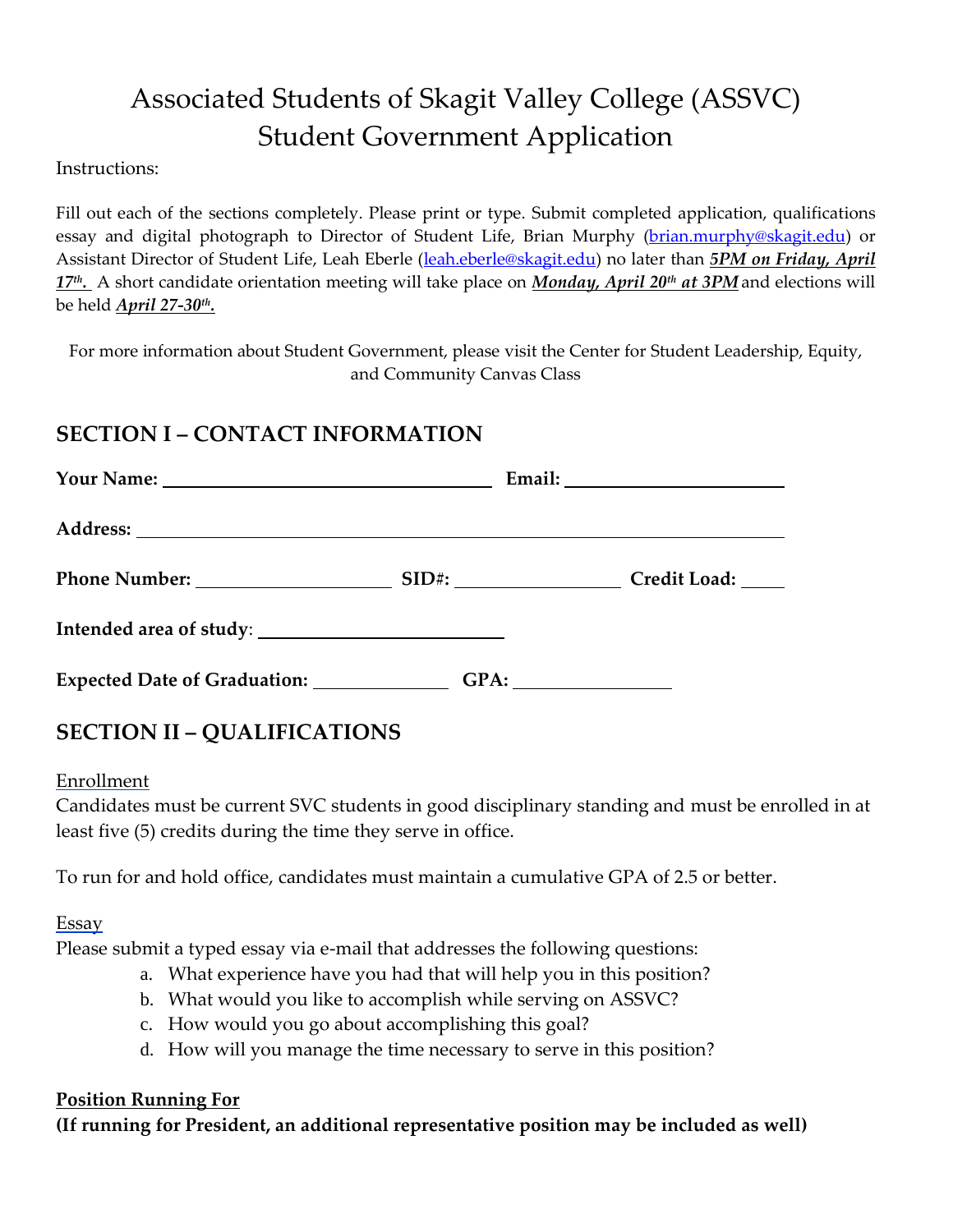#### **Mount Vernon Campus Positions**

- \_\_\_\_ **Mount Vernon Campus President**
- \_\_\_\_ **Mount Vernon Campus Secretary/Treasurer**
- \_\_\_\_ **Sustainability Representative**
- \_\_\_\_ **Club Relations and Communications Representative**
- \_\_\_\_ **Community Service Representative**
- \_\_\_\_ **Equity and Inclusion Representative**
- \_\_\_\_ **Instructional Issues Representative**
- \_\_\_\_ **Student Services Issues Representative**
- \_\_\_\_ **Technology and Distance Education Outreach Representative**
- **\_\_\_\_ Transportation, Safety, and Parking Representative**

#### **Whidbey Island Campus Positions**

- \_\_\_\_ **Whidbey Island Campus President**
- \_\_\_\_ **Whidbey Island Campus Secretary/Treasurer**
- \_\_\_\_ **Equity and Inclusion Representative**
- \_\_\_\_ **Club Relations and Communications Representative**

# **SECTION III – COMPENSATION**

ASSVC legislative board members will be compensated with a quarterly scholarship of \$1500 for Fall, Winter, and Spring, and the potential for an additional \$500 scholarship for Summer. ASSVC members work an average of 10 hours per week during the academic year. Sometimes more, sometimes less.

# **SECTION IV – POSITIONS AVAILABLE**

A. **President - The President of each campus shall:**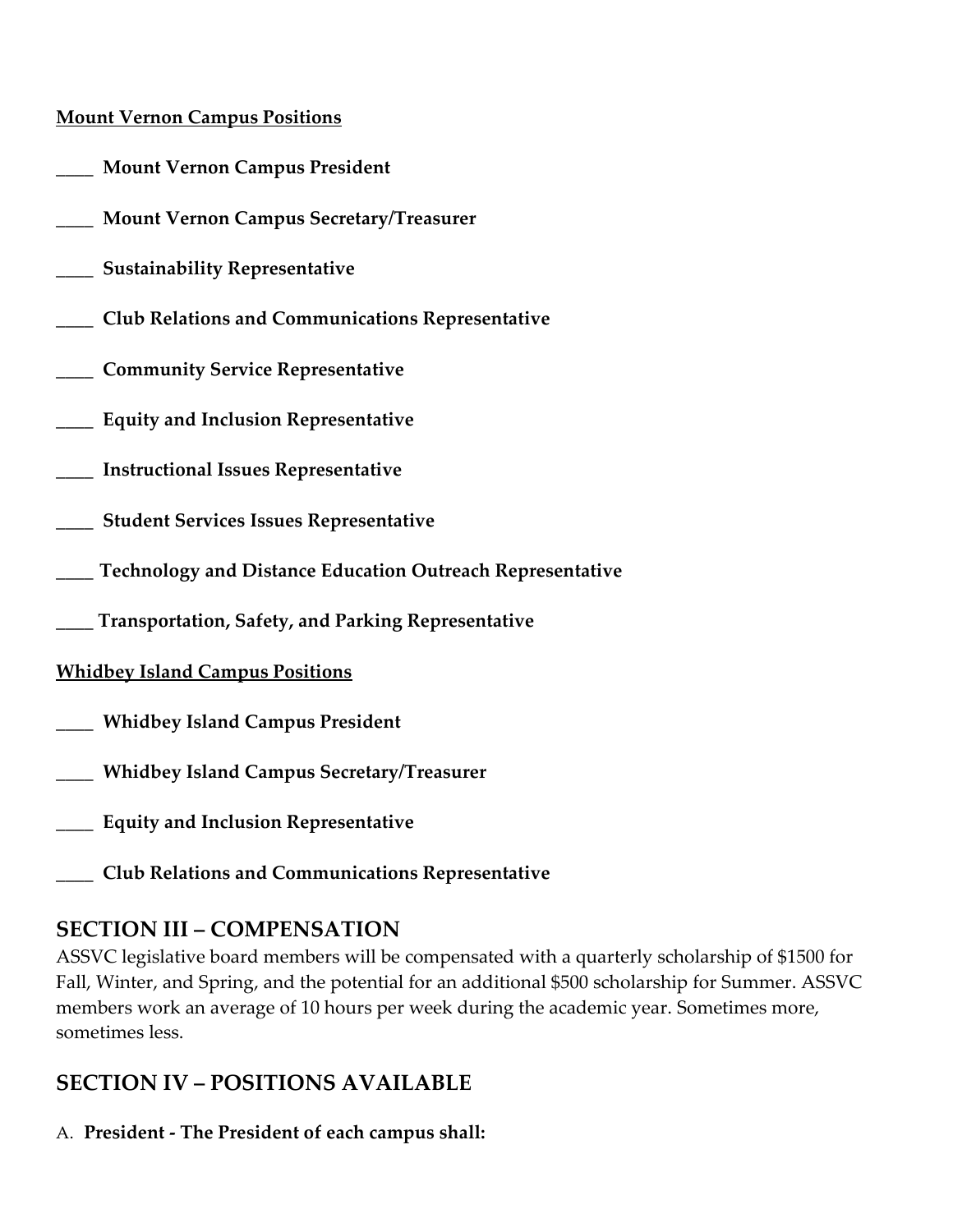- 1. Perform all duties as specified in Article II, Section 2.
- 2. Share in the leadership of the District student government
- 3. Chair half of the meetings of the ASSVC District Government. Presidents shall alternate chairing every other meeting. (District ASSVC meets once per month)
- 4. Enforce the Constitution and By-laws of the ASSVC.
- 5. In consultation with the respective campus advisor, have the power to appoint a chairperson to all ASSVC special and standing committees.
- 6. In cooperation with the Whidbey Island Campus ASSVC President, make monthly reports to the Skagit Valley College Board of Trustees at his/her respective campus.
- 7. In consultation with the Whidbey Island Campus ASSVC President, have the power to call special meetings with at least a five business days prior notice during the academic year, excluding finals week each quarter and the entire summer quarter.
- 8. Serve on the Mt. Vernon Campus and District S&A Budget Committee
- 9. Chair Mt. Vernon Campus Student Government meetings, voting only to break a tie.
- 10. Attend monthly meetings of the ASSVC District Government. The President who is not chairing the meeting may exercise the right to vote. The President who is chairing the meeting may vote only to break a tie.
- 11. Be responsible for approval of all excused representative absences.
- 12. Present monthly reports of the Mt. Vernon campus board's activities at the ASSVC District meetings.
- 13. Oversee the attendance and performance of members on standing committees of his/her respective boards.
- 14. Host Mt. Vernon campus round table meetings with the presidents of all clubs and programs of each individual campus. Reports, cohesion, and momentum will be the driving focus for these meetings.

#### B. **Secretary/Treasurer – Secretary/Treasurer of each campus Student Government shall:**

- 1. Collaborate with the President of his/her Campus Student Government to prepare the agenda for all meetings of the board.
- 2. Keep and publish official minutes of his/her Campus Student Government meetings.
- 3. In collaboration with the other Secretary, keep and publish official minutes of all District Government meetings. Each Secretary shall have responsibility for the minutes of any District Government meeting chaired by the President of his/her Campus Student Government.
- 4. Perform all other duties as specified in Article II, Section 2.
- 5. Administer the designated Campus Student Government budgets, including the Campus Fund Balance of their respective campus.
- 6. In collaboration with the other Treasurer, administer the District Fund Balance.
- 7. Submit a budget statement at every meeting of his/her Campus Student Government.
- 8. In collaboration with the other Treasurer, submit a budget statement at each meeting of the District Government. Each Treasurer shall have responsibility for the budget statement of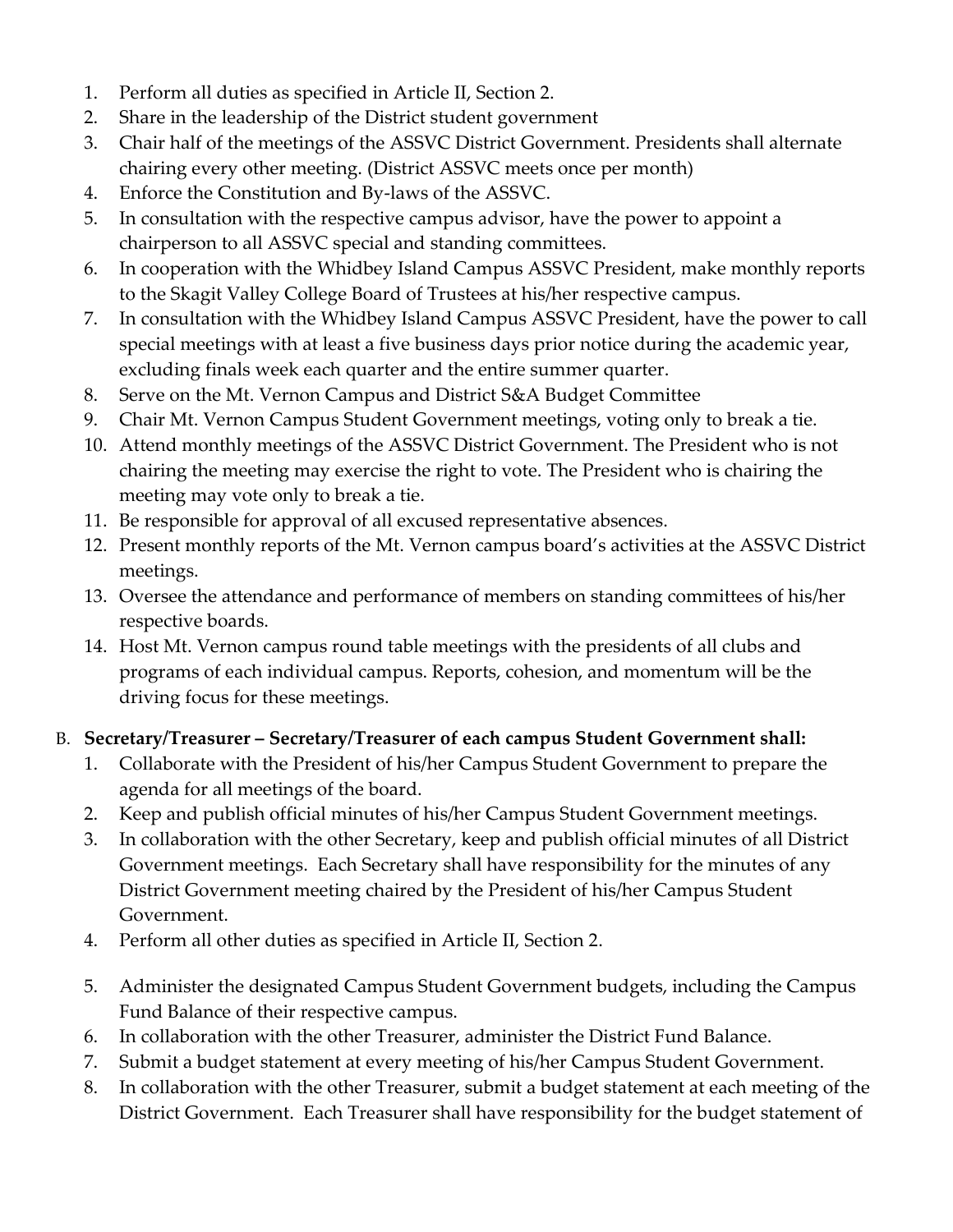any District Government meeting chaired by the President of his/her Campus Student Government.

9. Perform all other duties as specified in Article II, Section 2.

#### C. **Club Relations and Communications Representative - This representative shall:**

- 1. Ensure that his/her Campus Student Government has regular and healthy communications with campus clubs.
- 2. Assist the campus Secretary/Treasurer in processing club-funding requests and communicating with club representatives.
- 3. Work directly with all club leaders and anyone else who makes financial requests of his/her Campus Student Government.
- 4. Serve and actively participate on the respective Campus Charter Review Committee to assist clubs in the chartering process.
- 5. Perform all other duties as specified in Article II, Section 2.

#### D. **Community Service Representative - This Representative shall:**

- 1. Develop service opportunities and events both on and off campus for students, including the student government.
- 2. Perform all other duties as specified in Article II, Section 2.

#### F. **Equity and Inclusion Representative**

- 1. Hold an active position on the college standing Diversity Committee representing student concerns to the college and information students of instructional policy developments
- 2. Work to improve student awareness of barriers and progress in areas related to equity and inclusion.
- 3. Perform all other duties as specified in Article II, Section 2

# G. **Instructional Issues Representative - This representative shall:**

- 1. Hold an active position on the college's standing Instruction Committee representing student concerns to the college and informing students of instructional policy developments.
- 2. Perform all other duties as specified in Article II, Section 2.

# H. **Student Services Issues Representative - This representative shall**:

- 1. Hold an active position on the college's standing Student Services Committee representing student concerns to the college and informing students of student services policy developments.
- 2. Perform all other duties as specified in Article II, Section 2.

# I. **Sustainability and Environmental Awareness Representative - This representative shall:**

- 1. Improve student awareness and access to sustainable practices in education.
- 2. Attend the campus's standing Sustainability Committee with faculty and staff.
- 3. Work with campus security personnel, college administrators, and students on "green" policy and implementation issues.
- 4. Volunteer in at least one district public service clean up or other public service event.
- 5. Perform all other duties as specified in Article II, Section 2.